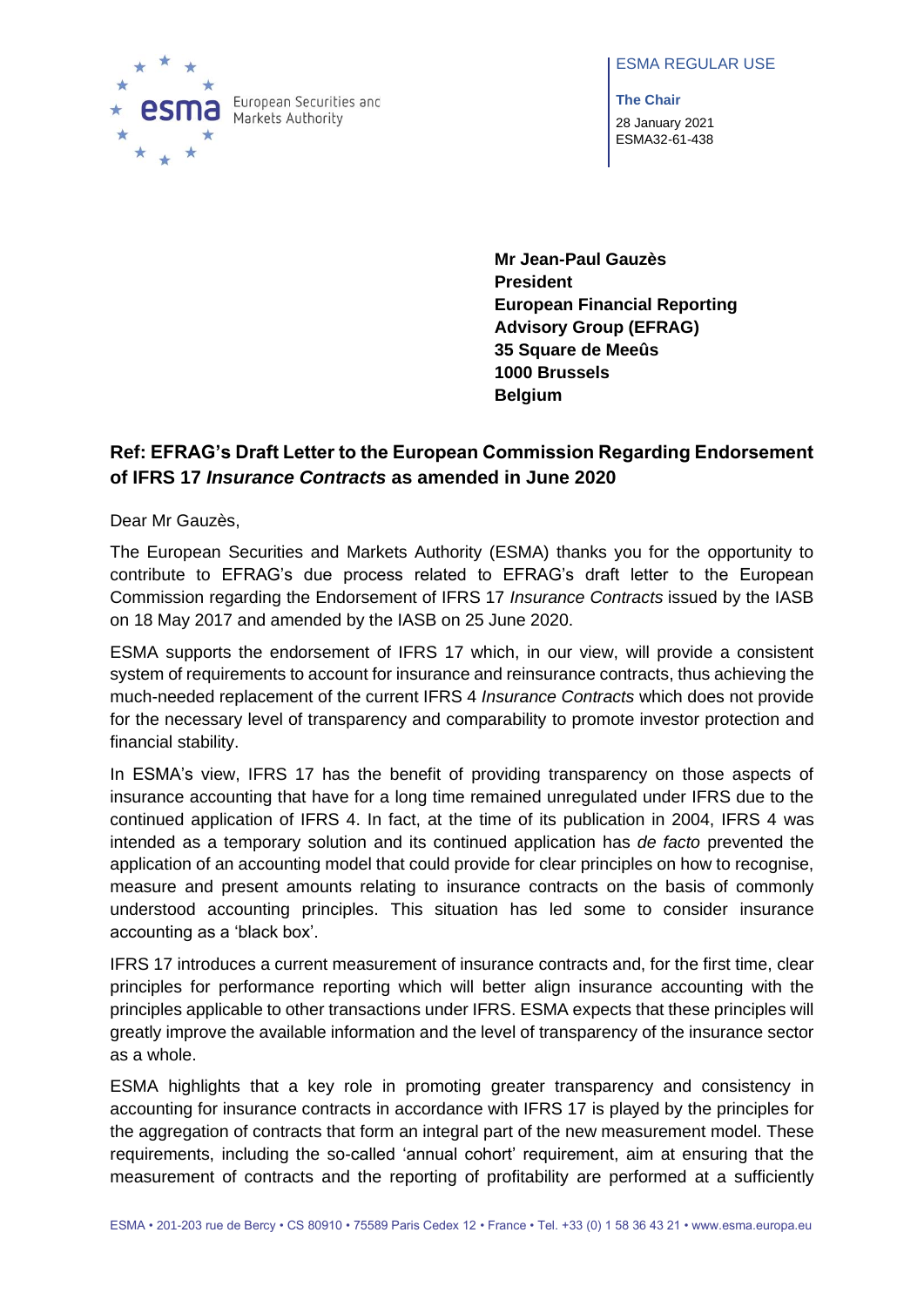

granular level to ensure that: (i) profitability of insurance contracts is recognised as services are provided; (ii) losses are recognised on onerous contracts as soon as an issuer determines that losses are expected; and (iii) timely information about changes in profitability is reported.

ESMA notes that for some contracts with intergenerational mutualisation and for cash-flow matched contracts, the application of the annual cohort requirement has raised significant concerns by some stakeholders, including insurance undertakings, with respect to its costbenefit balance, the level of judgement involved and its relevance, as reported in Annex 1 of EFRAG's Draft Endorsement Advice. These stakeholders have called for a scope exemption from the annual cohort requirement for the above-mentioned contracts. Other stakeholders, however, have expressed supporting arguments on this requirement and highlighted the risks associated with any scope exemption. In this respect, in our 2019 comment letter on the IASB's Exposure Draft *Amendments to IFRS 17,* ESMA already indicated that "*should further evidence emerge that the effectiveness and efficiency of these requirements can be improved while still pursuing these objectives, we recommend the IASB to consider it as part of the postimplementation review of IFRS 17, or earlier if feasible without impacting the timely implementation of the Standard*". Following the lengthy re-deliberation process conducted by the IASB and the multiple exchanges with the insurance industry and other parties, including EFRAG and some national standard setters, we are of the view that, at this stage, the alternatives proposed cannot be considered to be more effective and efficient than the annual cohort requirement.

ESMA is concerned by EFRAG's decision not to provide a view in its Draft Endorsement Advice on the endorsement of the annual cohort requirement in relation to certain types of contracts. We note that IFRS 17 is built around a set of *checks and balances* which have been carefully developed and it may not be appropriate to assess selected requirements in isolation from the others. ESMA therefore encourages EFRAG, following the public consultation, to consider all requirements in IFRS 17 for the purpose of providing a full assessment of the Standard as a whole when providing their advice to the European Commission.

More in general, ESMA notes that IFRS 17 is a rather articulated standard which reflects the complexity of the underlying insurance and reinsurance business and which results in the extensive application of professional judgement. While such extensive judgement, if not properly exercised, may impair the level of reliability and comparability of the reported figures, in ESMA's view overall it remains acceptable given the expected increased relevance of the resulting information and the improved adherence to the underlying business models. ESMA expects that the accompanying disclosures will have a key role in providing the necessary complementary information on how management has exercised this judgement, and how consistent the resulting estimates are across issuers and over time.

For the reasons set out above, on balance ESMA considers that IFRS 17 will be conducive to the European public good and, in particular, have a positive impact on investor protection and financial stability. ESMA also emphasises the importance of the swift adoption of IFRS 17 in order to ensure the application by insurance undertakings of IFRS 9 *Financial Instruments* which has for long been delayed to the detriment of investor protection.

More detailed considerations relating to investor protection and financial stability are set out in the Appendix to this letter. In case you have any questions or comments please do not hesitate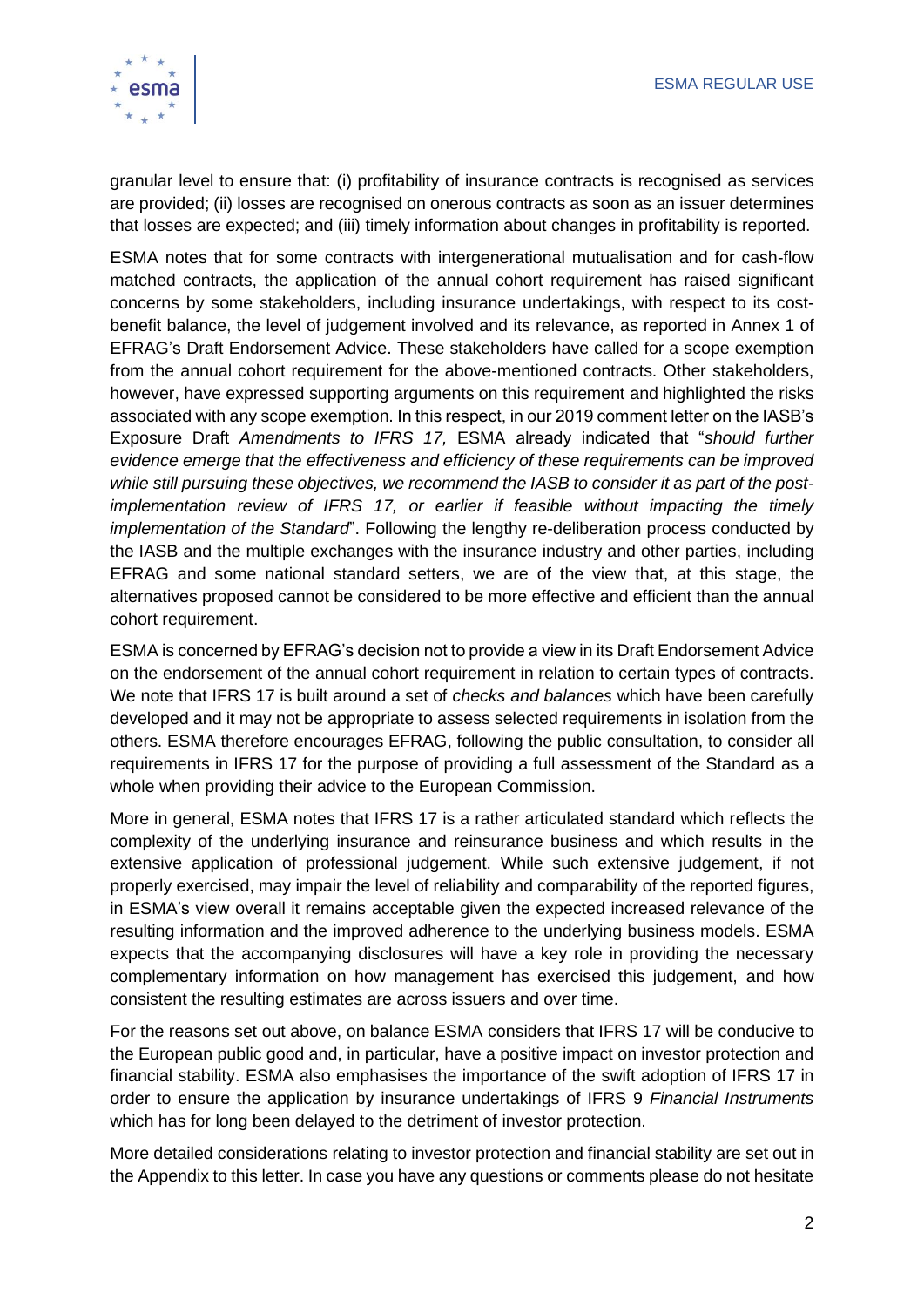

to contact me or Evert van Walsum, Head of the Investors and Issuers Department [\(Evert.vanWalsum@esma.europa.eu\)](mailto:Evert.vanWalsum@esma.europa.eu).

Yours sincerely,

Steven Maijoor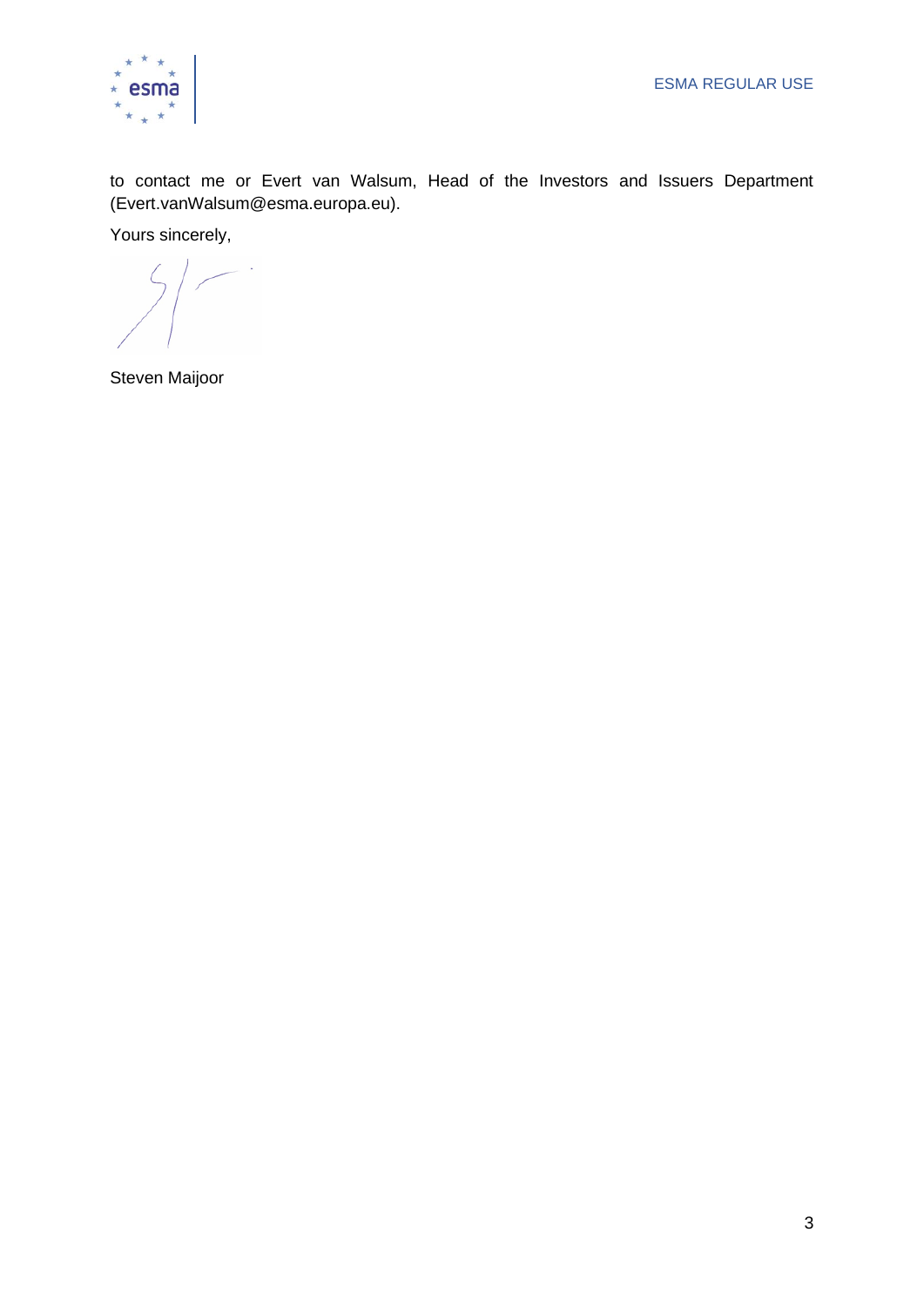

### **Appendix – Impact of adoption of IFRS 17 on Investor Protection and Financial Stability**

- 1. When assessing the expected impact of IFRS 17 on investor protection and financial stability, ESMA considers that the assessment needs to be done on a relative basis, comparing the current requirements of IFRS 4 as well as their application by the issuers with the requirements of IFRS 17.
- 2. In the following paragraphs ESMA sets out some considerations in relation to investor protection and financial stability of what ESMA deems to be key aspects of the Standard. The order of topics is not indicative of their relative importance.

## a. Impact of IFRS 17 on Investor Protection

- 3. In assessing IFRS 17 in relation to investor protection, ESMA considered whether the Standard enables investors to make better informed decisions than on the basis of IFRS 4, and whether it meets the fundamental qualitative characteristics of relevance, reliability, comparability and understandability and the extent to which its requirements are enforceable so as to ensure their consistent application.
- 4. ESMA generally supports EFRAG's assessment with regards to the qualitative characteristics, except for the fact that ESMA would support a more definitive and positive assessment of all the requirements on the level of aggregation, including the annual cohort.
- 5. The introduction of common principles for measurement will also eliminate much of the diversity in practice that exists when applying IFRS 4, thus improving the understandability and comparability of reporting practices. In particular, the use of current assumptions, the explicit assessment of risk and profit allocation requirements based on the pattern based on which services are provided, in ESMA's view, ensures a relevant and consistent treatment of different types of contracts and risks.
- 6. ESMA considers that the principles underlying the measurement model also adequately reflect the economic substance of the main different types of (re)insurance transactions thus assisting investors in understanding the different aspects of the insurance business model which include contracts of short duration, contracts with and without direct participation features and contracts with discretionary participation features.
- 7. Another important feature of IFRS 17 is the possibility to reflect the features of those contracts whose cash flows affect or are affected by cash flows to policyholders of other contracts, an effect that is generally referred to as mutualisation. ESMA notes that factoring into the measurement of insurance contracts the effect of mutualisation requires the exercise of judgement which is, however, justified in order to ensure the fair reflection of the specificities of the underlying business.
- 8. ESMA also notes that further transparency to assess current and future profitability will come from the establishment of a Contractual Service Margin (CSM) at inception of the contract and released over time as the insurer provides insurance services. ESMA notes that, unlike today, the CSM will provide investors with a common accounting basis for calculating performance metrics and be able to more effectively compare insurance undertakings.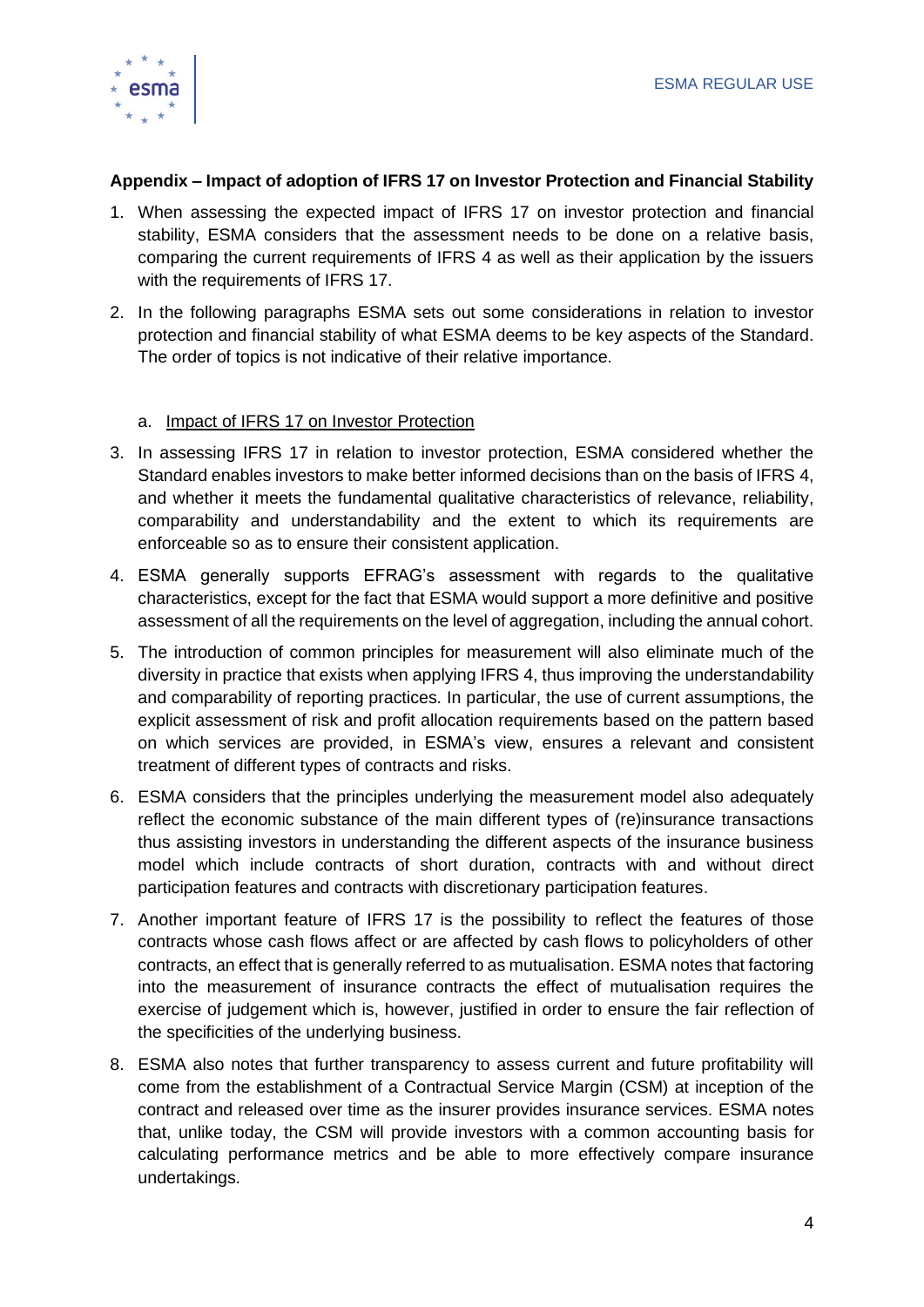

- 9. The assessment of the time value of money as part of the measurement of fulfilment cash flows introduces a fundamental element to ensure the economic valuation of insurance liabilities and the consistency with measurement approaches for other liabilities under IFRS. However, ESMA notes that the level of judgement involved in determining the appropriate discount rate may require additional care by management and others with a responsibility over financial reporting to ensure that the resulting information is relevant and reliable.
- 10. Another key element of the fulfilment cash flows is the treatment of insurance acquisition cash flows which relate to sale and distribution of the product. In ESMA's view, the principles set out in IFRS 17 cater for the appropriate reflection of the economics underlying the different sale and distribution business models. However, with regards to the establishment of an asset for insurance acquisition cash flows dependent upon the future expected renewals of contracts, ESMA notes that the Standard does not provide a definition of renewals and a methodology regarding the allocation of the insurance acquisition cash flows to future contractual renewals. In ESMA's view it will be important to carefully assess how this requirement is applied in practice to prevent the exercise of arbitrary judgement.
- 11. With regards to reinsurance contracts, IFRS 17 generally requires a company to apply to these contracts an approach that is consistent with that for the underlying insurance contracts while requiring separate accounting for the reinsurance contracts and the underlying direct contracts. In ESMA's view, this approach provides a faithful representation of the entity's rights and obligations under these contracts. ESMA notes that, in particular, the requirement to recognise income for a group of reinsurance contracts held when the entity recognises a loss on initial recognition of an onerous group of underlying insurance contracts is intended to reduce accounting mismatches between reinsurance contracts held and the related underlying contracts. However, ESMA notes that this approach may result in structuring opportunities resulting in the deferral of losses on reinsurance contracts held and therefore it will be important that complementary disclosure will provide adequate explanation for these transactions.
- 12. Another key feature of IFRS 17 is the establishment of clear principles for the level at which contracts shall be aggregated for the purpose of their measurement. Currently existing insurance practices vary widely depending on jurisdiction-specific requirements, types of contracts as well as company-level practices. Most insurers do not specify whether and on what basis insurance contracts are aggregated for measurement purposes. The lack of clarity in this regard is particularly concerning when it comes to contracts which may have specific features, such as minimum guaranteed benefits or where the profitability of certain generations of contracts may impact that of other generations, i.e. when there is a mutualisation component across different contracts.
- 13. In this respect, ESMA notes that the level of aggregation requirements of IFRS 17 provide clear guidance to address the above-mentioned issues, while still leaving some room for management's judgement in the allocation of profits across different generations of contracts, especially when the profitability of one or more generations of contracts is closely linked with the performance of other generations.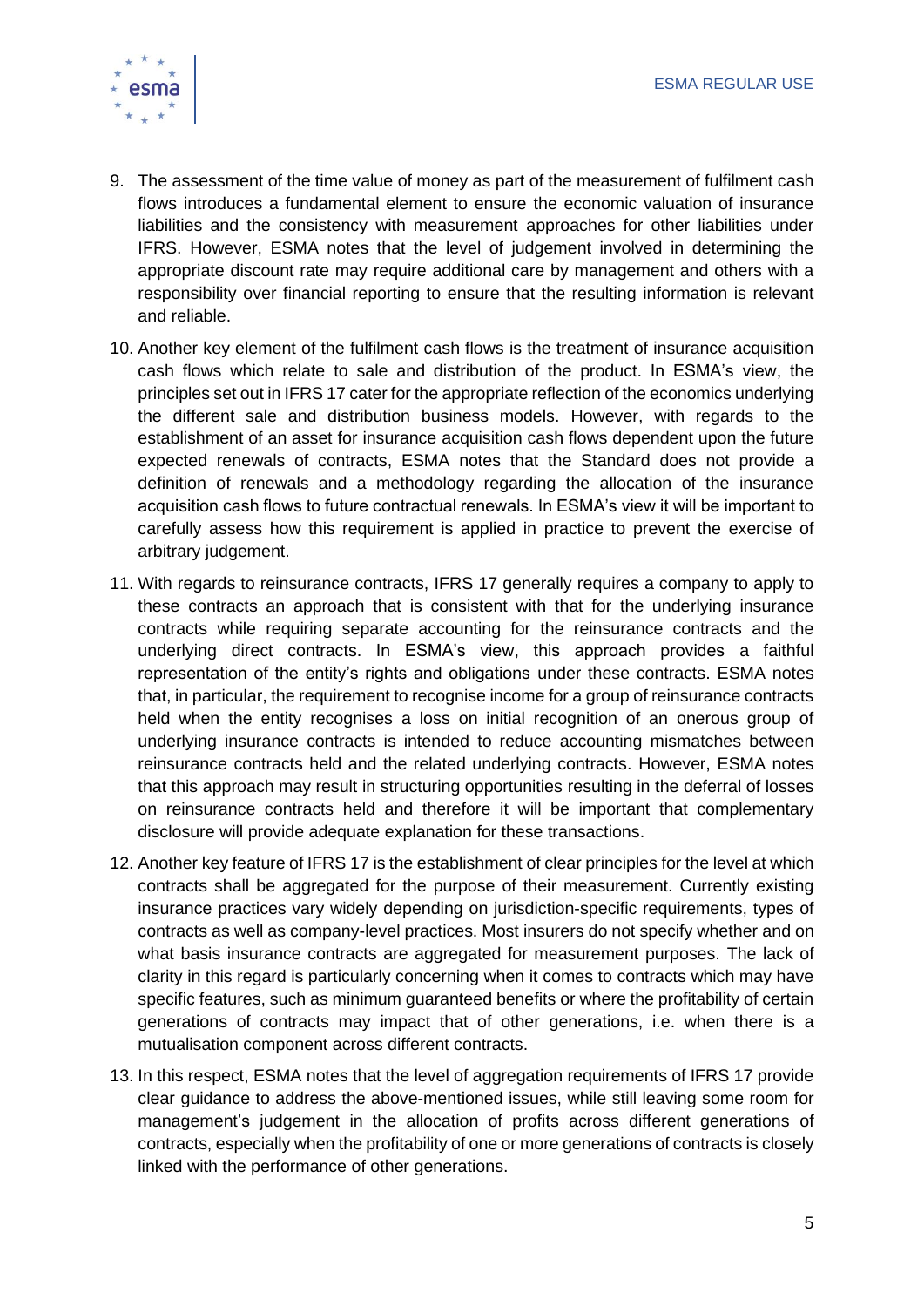

- 14. In particular, the requirement to group contracts no more than one year apart, the socalled 'annual cohort' requirement, aims at achieving key objectives of performance reporting, such as: (i) profitability of insurance contracts is recognised as services are provided; (ii) losses are recognised on onerous contracts as soon as an issuer determines that losses are expected; and (iii) timely information about changes in profitability is reported. In the absence of requirements pursuing these objectives, key information will be lost on how management exercised judgement on the profit allocated to the different generations, the pattern of its release and any changes occurring thereof and on how the development of external economic circumstances affect in-force and future insurance contracts.
- 15. ESMA also acknowledges that the annual cohort requirement is an accounting measure aimed at providing additional granularity in the reporting of the performance of insurance contracts. ESMA notes that in its Draft Endorsement Advice, EFRAG has reported the concerns of some stakeholders questioning the relevance of the reported information and the cost-benefit balance linked to the additional granularity of the annual cohort requirement especially for contracts with intergenerational mutualisation and for cash-flow matched contracts.
- 16. EFRAG has also reported the views of stakeholders supporting this requirement. ESMA notes that it would be important to consider the efficiency and effectiveness of this requirement following its initial application by market participants to assess whether it delivers on its intended objectives or whether a more suitable requirement can be identified to replace it.
- 17. At this stage, ESMA notes that no alternative workable solutions to the annual cohort requirement which may provide a simpler approach at a lower cost while achieving the same objectives mentioned above have been identified. ESMA therefore stresses that the mere removal of the annual cohort requirement without an appropriate replacement would not serve investor protection for the reasons explained in the previous paragraphs. It is also important to note that, in our view, the level of aggregation requirements are integral to the functioning of the entire standard and, due to their pervasiveness, in order to express a balanced assessment regarding the endorsement of IFRS 17 it is advisable to consider all requirements as a whole.
- 18. With regards to presentation requirements, ESMA considers that the introduction of clear requirements to present items of insurance revenue excluding investment components provides more comparable and understandable information. Similarly, the requirements to disclose amounts in the statement of profit or loss and other comprehensive income into an insurance service result component and insurance finance income or expenses component is expected to facilitate analysis and comparability of insurers' financial statements. ESMA also highlights that, in accordance with IFRS 17, an entity can choose where to present the effect of changes in discount rates and other financial variables, either in profit or loss or disaggregated between profit or loss and other comprehensive income on a portfolio basis. In our view, this option will help reflect the interplay between IFRS 9 *Financial Instruments* and IFRS 17, however it may also add complexity to insurers' financial statements thus making it more difficult for users to understand their performance.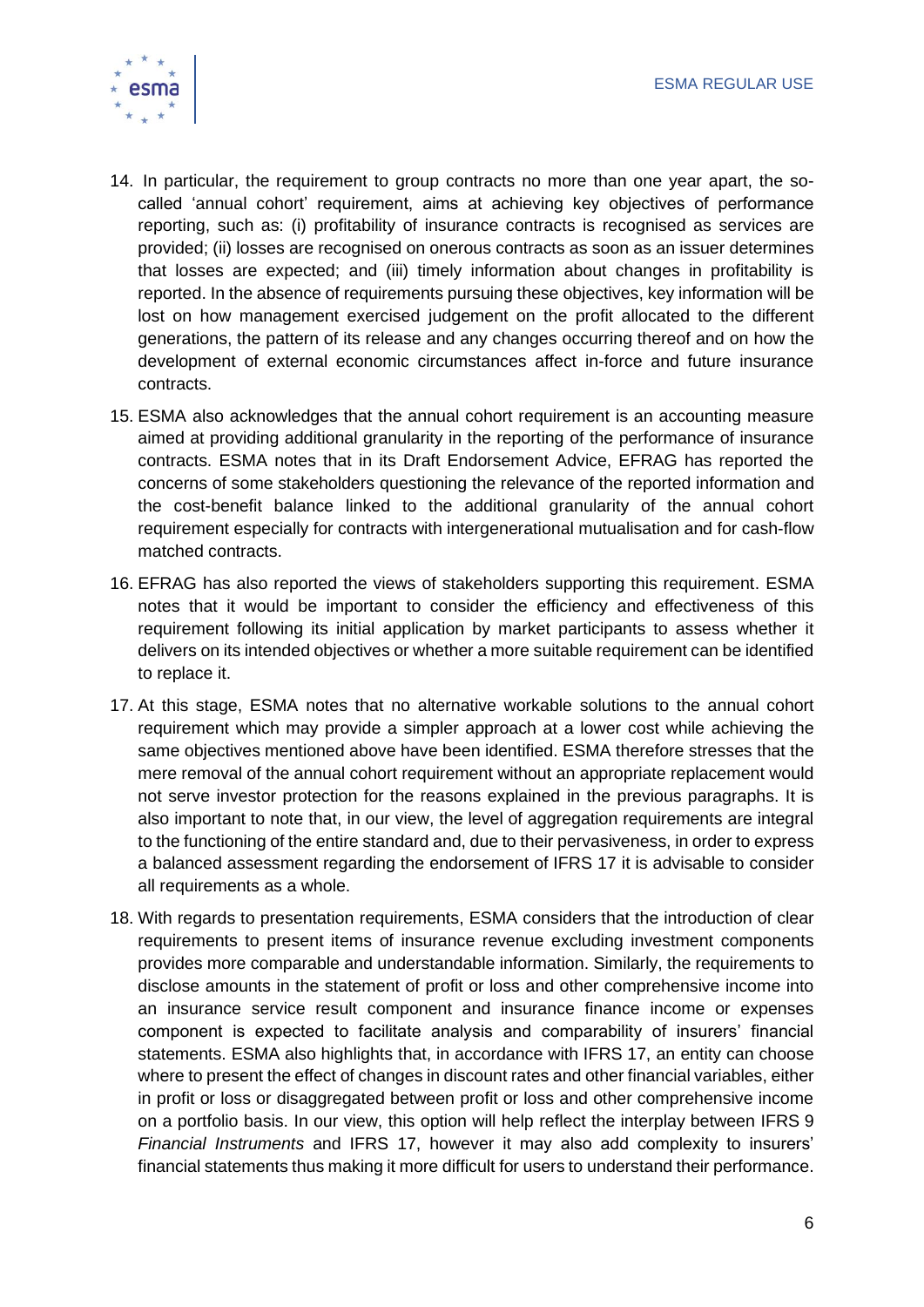

- 19. The disclosure requirements in IFRS 17, in ESMA's view, also play a key role in promoting investor protection and in helping the enforceability of the Standard given the level of judgement involved in multiple areas of IFRS 17, (e.g. discounting, risk adjustment, acquisition cash flows and contractual renewals, CSM allocation patterns and determination of the coverage units, etc.). The disclosures on assumptions and methodologies will improve the understandability and comparability of the recognised amounts. Similarly, the availability of a choice to present the effect of changes in discount rates and other financial variables – either in profit or loss or disaggregated between profit or loss and other comprehensive income – will benefit from the requirement to disclose an explanation of the methods used to determine the insurance finance income or expenses recognised in profit or loss, if the entity chooses to disaggregate insurance finance income or expenses, and this can contribute substantially to the transparency and better understandability of the recognised amounts. In addition, the increased transparency about risks arising from insurance contracts required by IFRS 17, in ESMA's view, will provide relevant information especially for long-tail insurance contracts.
- 20. Lastly, in relation to transition, ESMA notes that while the full retrospective approach provides the most complete information, the choice of transition methods may result in some diversity of practice across entities and in a lack of comparability of transition amounts. In ESMA's view, this reflects the necessary balance between relevance, comparability and practicability considerations. However, the disclosure requirements upon transition and subsequently may help promote comparability. ESMA expects that issuers will exercise care in performing any approximations allowed by the transitional requirements in IFRS 17 and will duly justify them.

#### b. Impact of IFRS 17 on Financial Stability

- 21. The considerations developed in relation to investor protection in the previous section could largely be applied to the financial stability assessment of IFRS 17. In particular, ESMA considered that the provision of more transparent information on how (re)insurance contracts affect the performance, financial position and cash flows of insurers has a beneficial effect on ensuring that financial market participants receive comparable and timely information thereby contributing to a more rational allocation of capital and ultimately to a good functioning of the market as a whole.
- 22. ESMA notes that one feature of IFRS 17 that is particularly conducive to financial stability is its effectiveness in depicting economic mismatches that may arise from the interplay between insurance liabilities and financial and non-financial assets backing those liabilities. On the contrary, ESMA is not aware of any material accounting mismatches introduced by IFRS 17 that may provide misleading signals to market participants, thus being detrimental to financial stability.
- 23. In ESMA's view the current measurement approach adopted by IFRS 17, coupled with its level of aggregation requirements, including annual cohorts, allows for a timely recognition of losses and potential onerous contracts and the fair depiction of the impact that fixed cash flows, for example financial guarantees, may have on the performance of insurance undertakings. In this respect, ESMA notes that IFRS 17 is expected to reflect the volatility